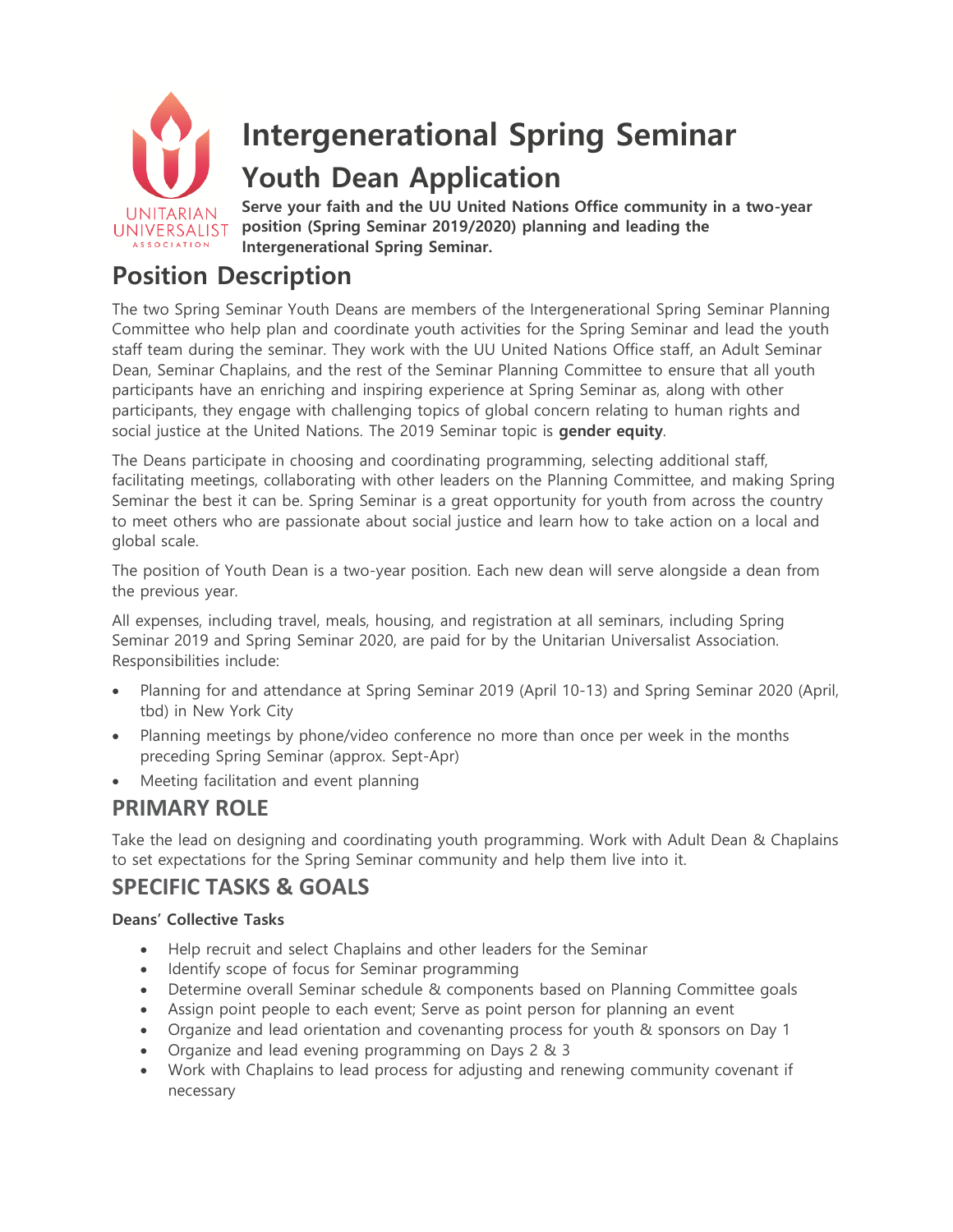• Provide UU-UNO Staff with list of materials needed for programming

#### **Youth Dean Specific Tasks**

- Be open in communicating hopes and concerns to co-Deans & UU-UNO staff
- Outreach to share Seminar announcements with other youth and recruit participants and leaders
- Manage the Spring Seminar to ensure it is going smoothly, taking advantage of support from UU-UNO interns and other volunteers
- Lead bonding activities for youth and set an example for inclusion and respect in community
- Contribute ideas on how to make programming youth-inclusive and engaging
- Participate in resolution of community covenant breaches along with chaplains & UU-UNO staff
	- o (Just senior youth dean) Participate in resolution of rule breaches along with UU-UNO staff, adult dean, and adult chaplain

# **Application Requirements**

Applicants must be high school students (grades 9-12) or the equivalent for home-schooled youth) for both years of their term. Experience with multigenerational leadership teams is highly desired.

This event will take a broad and intersectional view of working towards gender equity – we hope that our Planning Committee will reflect the diversity of identities that exist in our world. People with disabilities, people of color, indigenous people, Hispanic/Latinx, and LGBTQ candidates are encouraged to apply.

Previous attendance at a UU-UNO Intergenerational Spring Seminar is strongly recommended but not required.

# **To Apply**

Submit a completed application as detailed below. The application includes responses to written questions and an optional video, as well as contact information for two references. Letters of recommendation are not required.

# **Youth Dean Applications are due by September 11, 2018**

For more information, please contact the UUA United Nations Office at unitednations@uua.org.

# **Personal Info**

At the top of your application please include the following information:

| Full Name                               | Birth Date                                  |
|-----------------------------------------|---------------------------------------------|
| Preferred Name                          | Year in School for 2018-2019                |
| Mailing Address (including city, state, | Congregation and District/Region            |
| and zip)                                | Identities you claim (gender,               |
| Phone Number                            | race/ethnicity, orientation, ability, etc.) |
| Email Address                           | Preferred pronouns                          |